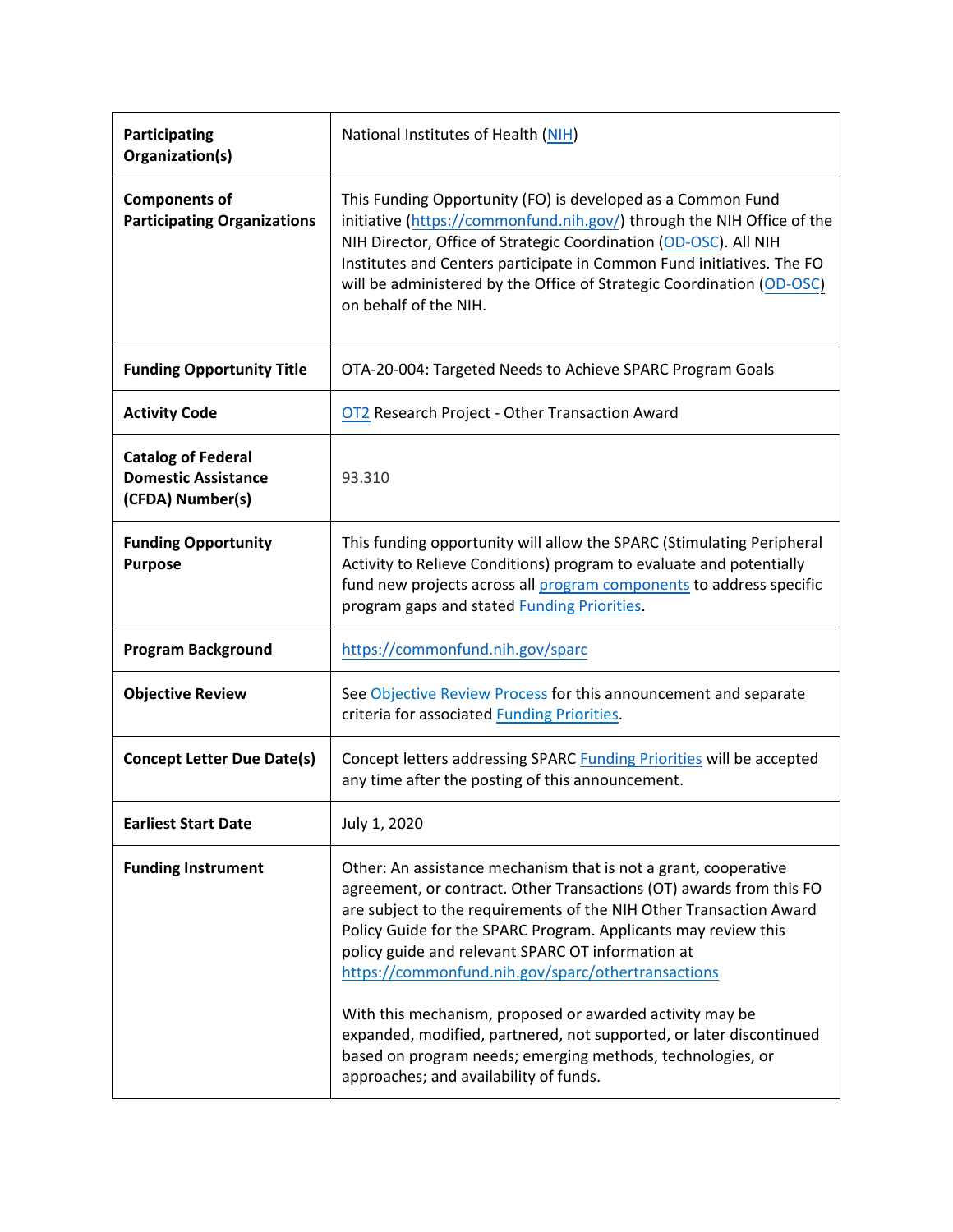| Eligibility                                                                 | See Detailed Eligibility Requirements for this announcement.                                                                                                                                                                                                                                                                                                                                                                                                                           |  |
|-----------------------------------------------------------------------------|----------------------------------------------------------------------------------------------------------------------------------------------------------------------------------------------------------------------------------------------------------------------------------------------------------------------------------------------------------------------------------------------------------------------------------------------------------------------------------------|--|
| <b>Funds Available and</b><br><b>Anticipated Number of</b><br><b>Awards</b> | NIH anticipates funding approximately \$6M in total costs in fiscal year<br>(FY) 2020. Future year funding is contingent upon continued program<br>success and the availability of appropriated funds. Total funding and<br>number of awards is flexible, and awards may increase or decrease<br>over time based on programmatic needs, availability of funds, and<br>awardee performance.                                                                                             |  |
| <b>Award Budget</b>                                                         | Application budgets should reflect the actual needs of the proposed<br>project. Awards resulting from this FO may range between \$50,000<br>and \$5,000,000 direct costs per year. OT applicants will be required<br>to provide a well-justified budget that is appropriate for the scope of<br>the proposed work. Award scope and budget may be adjusted during<br>the duration of the project period based on programmatic needs,<br>availability of funds, and awardee performance. |  |
| <b>Award Project Period and</b><br><b>Budget Periods</b>                    | Expected duration of project period will be provided in the Funding<br>Priority description. Initial budget periods may be one to 12 months,<br>with additional award segments with one-month to 12-month budget<br>periods based on timely completion of negotiated milestones.                                                                                                                                                                                                       |  |
| <b>Expiration Date</b>                                                      | September 30, 2022                                                                                                                                                                                                                                                                                                                                                                                                                                                                     |  |

# **Contents**

| 1. |                                                                                     |  |
|----|-------------------------------------------------------------------------------------|--|
| 2. |                                                                                     |  |
| 3. |                                                                                     |  |
| 4. |                                                                                     |  |
| 5. |                                                                                     |  |
| 6. |                                                                                     |  |
| a) |                                                                                     |  |
| 7. |                                                                                     |  |
| 8. |                                                                                     |  |
| a) | Federally Funded Research and Development Centers (FFRDC) and University Affiliated |  |
| b) |                                                                                     |  |
| C) |                                                                                     |  |
| d) |                                                                                     |  |
| e) |                                                                                     |  |
| 9. |                                                                                     |  |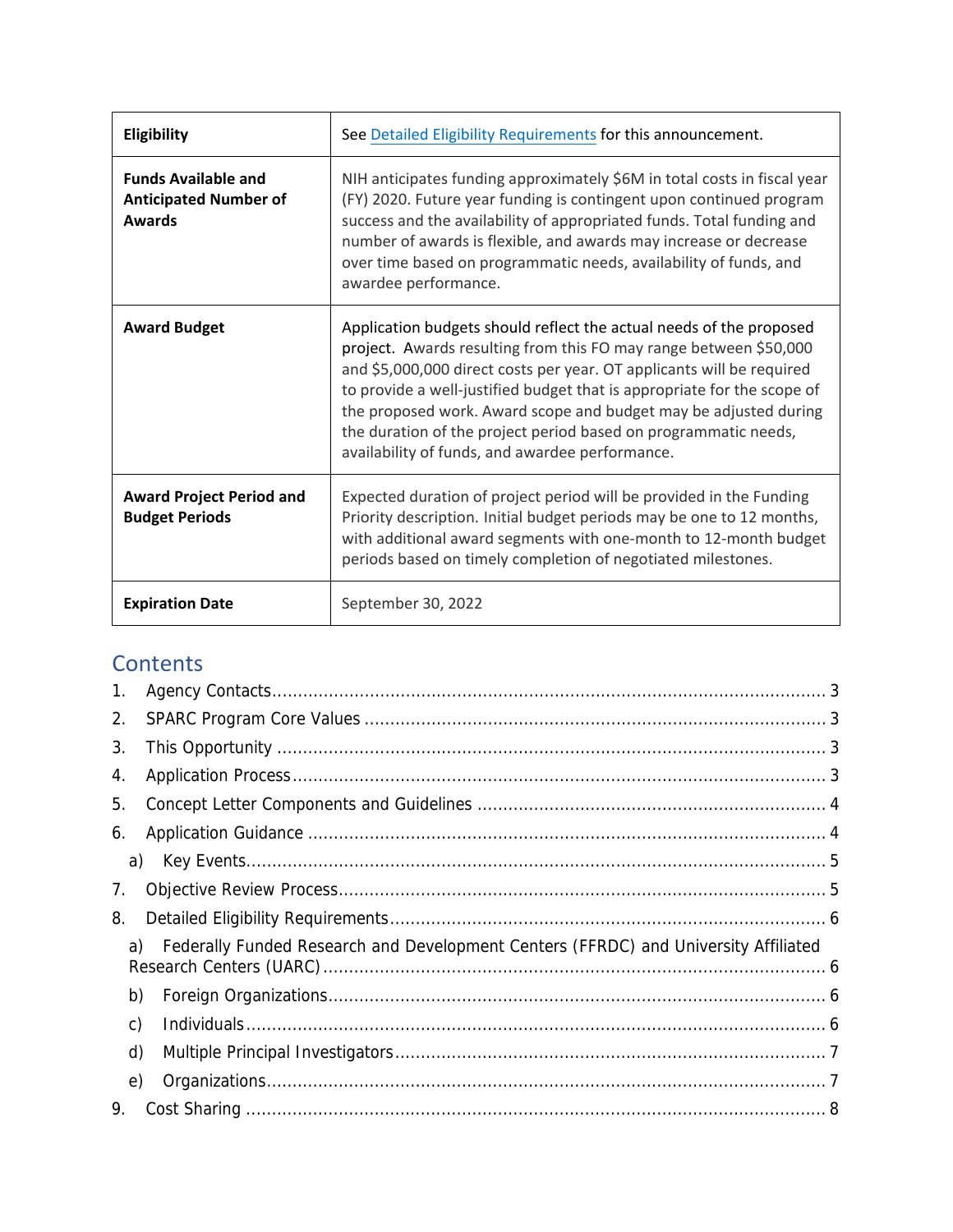# <span id="page-2-0"></span>1. Agency Contacts

We encourage inquiries concerning this funding opportunity and welcome the opportunity to answer questions from potential applicants.

| Scientific/Research Contact(s)     | Felicia Qashu, Ph.D., Office of the NIH Director (OD-OSC)<br>Email: NIH-CF_SPARC@mail.nih.gov |
|------------------------------------|-----------------------------------------------------------------------------------------------|
| <b>Financial/Agreement Officer</b> | Linda Shariati, Office of Strategic Coordination (OD-OSC) Email: NIH-                         |
| Contact(s)                         | CF SPARC@mail.nih.gov                                                                         |

# <span id="page-2-1"></span>2. SPARC Program Core Values

SPARC is actively managed as an evolving network of partnerships and collaborations between public and private entities. Awardees are expected to collaborate and cooperate with NIH staff and one another and to share data, protocols, and tools as rapidly and seamlessly as possible. All SPARC OT awardees will be required to agree to the SPARC OT [Award Policy](https://commonfund.nih.gov/sparc/othertransactions) Guide an[d Material Sharing Policy.](https://commonfund.nih.gov/sparc/othertransactions)

# <span id="page-2-2"></span>3. This Opportunity

This funding opportunity will allow the SPARC program to evaluate and potentially fund new projects across all [program components](https://commonfund.nih.gov/sparc/components-overview) to address specific program gaps and [Funding Priorities.](https://commonfund.nih.gov/sparc/FOApriorities) SPARC Priorities will be developed and updated by the NIH SPARC management team based on developing program needs. Priorities may be influenced by SPARC-funded investigators, other investigators, broader stakeholders, and SPARC Subject Matter Experts. The official list of SPARC Funding [Priorities](https://commonfund.nih.gov/sparc/FOApriorities) will be updated according to the timeline on the webpage. Updates may add, remove, and/or modify priorities, but if previously listed priorities are unaddressed, they may remain on the updated list.

# <span id="page-2-3"></span>4. Application Process

Acceptance and review of concept letters will occur on a rolling basis and continue for the duration of the SPARC program, subject to the scientific needs of SPARC and availability of funds, or until a closing notice is posted. To apply, a concept letter describing the proposed project addressing an existing [Funding Priority,](https://commonfund.nih.gov/sparc/FOApriorities) must be emailed to [NIH-CF\\_SPARC@mail.nih.gov](mailto:NIH-CF_SPARC@mail.nih.gov). Following programmatic review by NIH and/or other federal staff, an invitation and instructions to submit a full application may be issued.

Before submitting a concept letter, potential applicants should ensure that the concept addresses a current [SPARC Priority.](https://commonfund.nih.gov/sparc/FOApriorities) Concept letters that do not address a Priority, or those that address previous or anticipated future Priorities will be considered not responsive. Applicants are encouraged to develop an understanding of the SPARC program goals by:

- Examining the program [snapshot](https://commonfund.nih.gov/sparc) and [components](https://commonfund.nih.gov/sparc/components-overview)
- Exploring the [SPARC Portal](https://sparc.science/) and othe[r published w](https://commonfund.nih.gov/publications?pid=39)ork from the consortium
- Reading [past funding announcements](https://commonfund.nih.gov/sparc/grants#archive)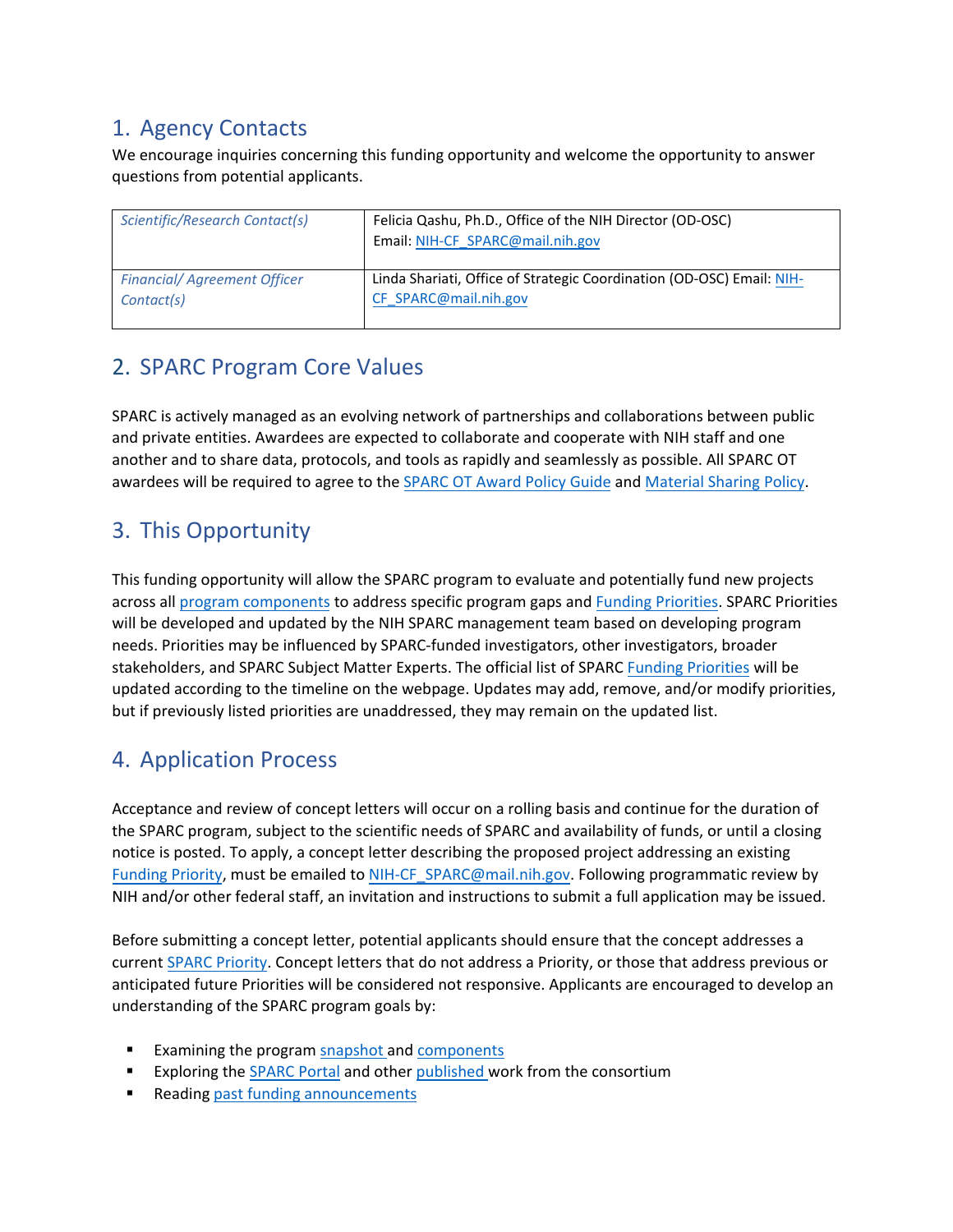- **Surveyin[g current awards](https://commonfund.nih.gov/sparc/fundedresearch)**
- **Making an appointment to discuss potential concepts with a member of the SPARC team**

Successful concept letters will receive an invitation and a deadline to submit a full application. The invitation to submit will include feedback from the concept letter review and scientific or programmatic items to address in the full application.

# <span id="page-3-0"></span>5. Concept Letter Components and Guidelines

Applicants are required to submit a concept letter by email to [NIH-CF\\_SPARC@mail.nih.gov](mailto:NIH-CF_SPARC@mail.nih.gov) that includes the following information:

- Number and title of this funding opportunity
- Descriptive title of proposed activity
- SPARC Funding Priority being addressed (must be one currently listed a[t this website\)](https://commonfund.nih.gov/sparc/FOApriorities)
- Abbreviated project description, to include:
	- o Designated project lead with address, phone number, email address, and organizational affiliation
	- o Name, email address and organizational affiliation for key personnel
	- o Description of planned activities to address the aims or objectives of the project and the impact to the SPARC program, **not to exceed 800 words** (excluding bibliographic information). Include a summary of major tasks to be accomplished with a timeline. Each task should have milestones and deliverables with quantitative benchmarks. Up to 3 figures or tables may be included.
	- o Description of a data and resource sharing plan, in compliance wit[h the SPARC Material](https://commonfund.nih.gov/sparc/othertransactions) [Sharing Policy,](https://commonfund.nih.gov/sparc/othertransactions) **not to exceed 500 words**
	- o Description of relevant expertise for all key personnel, **not to exceed 100 words per person**
	- o Period of support requested and estimated total costs (direct + indirect) for each major task

Concept letters should not exceed five (5) pages, including any figures and references, and should be formatted in Arial 11pt font and single-spaced with 1" margins.

## <span id="page-3-1"></span>6. Application Guidance

Specific instructions for submitting the full application will be provided in writing to applicants who are invited to submit a full application. Application components will include at a minimum a project plan that describes the approach for accomplishing the aims or objectives, milestones and benchmarks for major tasks, and budget for each milestone or major task. Applications must address any feedback provided in the Invitation to Submit. A copy of the Invitation to Submit must be included with your application. Applications that do not include an Invitation to Submit or fail to address concerns raised in the Invitation to Submit will not be accepted for review.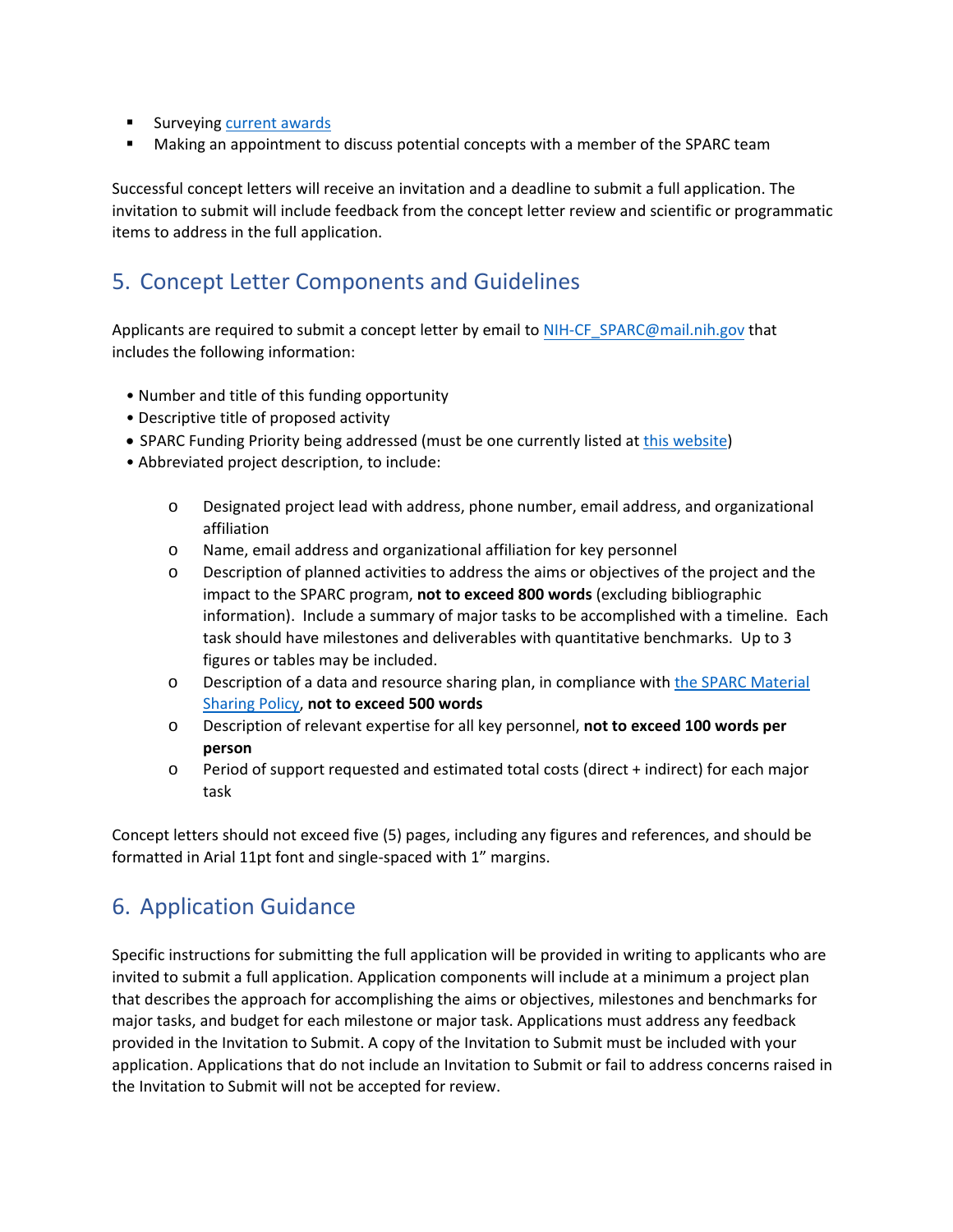#### <span id="page-4-1"></span>a) Key Events

| <b>Key Events</b>          | <b>Dates</b>                           | <b>Action needed by applicants</b>                      |
|----------------------------|----------------------------------------|---------------------------------------------------------|
| Opportunity announcement   | March 27, 2020                         | <b>Required Registrations: Verify</b>                   |
| posted                     |                                        | institution has completed or<br>initiated the process * |
| Concept Letters accepted   | Beginning April 17, 2020               |                                                         |
| Concept Letters reviewed** | Rolling basis, approximately within    |                                                         |
|                            | 2-4 weeks of receipt**                 |                                                         |
| Decision on whether to     | Rolling basis, within approximately    |                                                         |
| request full application   | 4-8 weeks of concept letter            |                                                         |
|                            | submission                             |                                                         |
| Full application due       | Date and submission requirements       | Complete application through                            |
|                            | to be set in invitation; generally 4-6 | <b>ASSIST</b>                                           |
|                            | weeks after invitation                 |                                                         |
| Full application review*** | Within 4 weeks of application          |                                                         |
|                            | receipt                                |                                                         |
| Decision to move           | Within 2-4 weeks of application        | Award candidates e-mail the                             |
| forward/start of           | review                                 | <b>Agency Contacts to verify</b>                        |
| negotiations****           |                                        | completion of Required                                  |
|                            |                                        | Registrations.                                          |
| Award start                | Dependent on complexity and            |                                                         |
|                            | efficiency of negotiations             |                                                         |

\* [Required Registrations](https://grants.nih.gov/grants/how-to-apply-application-guide/prepare-to-apply-and-register/registration/org-representative-registration.htm) can take 6 weeks or more. Applicants should begin the registration process early to ensure completion prior to a potential award.

\*\* Related concepts submitted separately may be reviewed as a group.

\*\*\*Applications that are deemed nonresponsive will not be reviewed.

\*\*\*\*Unsuccessful applicants will not receive written feedback from the reviews.

# <span id="page-4-0"></span>7. Objective Review Process

Concept Letters will be evaluated by NIH or other federal staff for the following:

- Responsiveness to a current SPARC [Funding Priority](https://commonfund.nih.gov/sparc/FOApriorities) and likelihood that the project will address the stated need(s)
- Scientific and technical merit of the project plan
- Past performance and expertise of the team members and complementarity with related SPARC awards. This could refer to the applicant's track records of team science, translational research accomplishments, as well as to traditional measures of scientific productivity (e.g. publications, invited presentations, prior funding)

Written summaries of concept letter review will not be provided to applicants not invited to submit an application. Appeals of the review will not be accepted.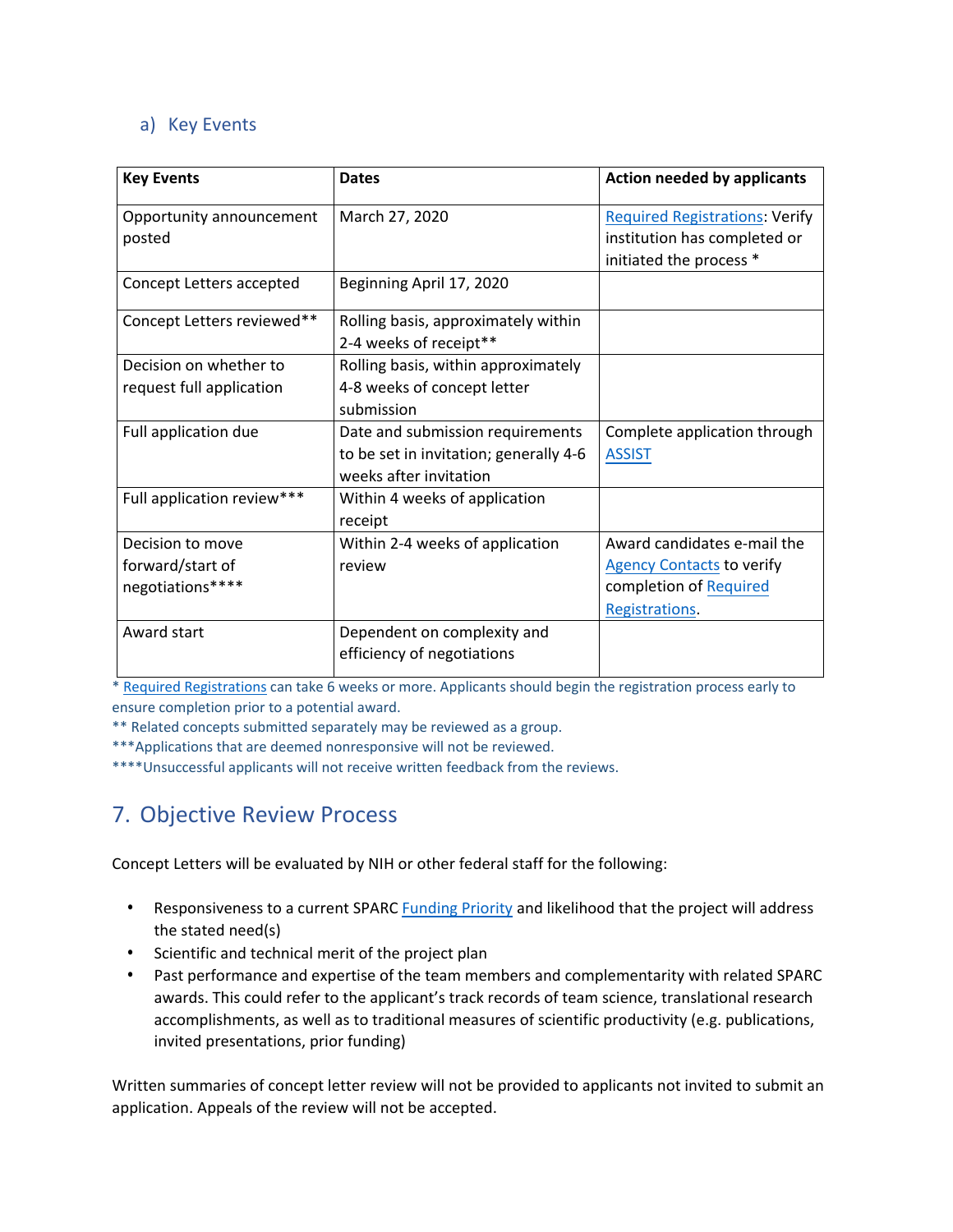Review criteria for all priorities will include scientific/technical merit and past performance/experience of the applicant(s). Additional priority-specific review criteria will be posted alongside the [Funding](https://commonfund.nih.gov/sparc/FOApriorities)  [Priority](https://commonfund.nih.gov/sparc/FOApriorities) and provided to the applicant in the invitation to submit a full application. Applicants may be requested to address identified weaknesses before or during negotiations for a potential award.

# <span id="page-5-0"></span>8. Detailed Eligibility Requirements

## <span id="page-5-1"></span>a) Federally Funded Research and Development Centers (FFRDC) and University Affiliated Research Centers (UARC)

FFRDCs and UARCs are eligible to apply and/or participate as partnering organizations. NIH will not issue funds specifically for laboratory directed research and development (LDRD) costs. Laboratory contractors may recover LDRD costs within the total funding included in the award. Other costs will be reviewed and negotiated prior to award.

### b) Foreign Organizations

<span id="page-5-2"></span>Non-domestic (non-U.S.) Entities (Foreign Applicants) **are** eligible to apply. Non-domestic (non-U.S.) components of U.S. Organizations **are** eligible to apply. Foreign components, as defined here, **are**  allowed:

The performance of any significant scientific element or segment of a project outside of the United States, either by the awardee or by a researcher employed by a foreign organization, whether or not funds are expended, is considered a foreign component. Activities that would meet this definition include, but are not limited to, (1) the involvement of human subjects or vertebrate animals, (2) extensive foreign travel by project staff for the purpose of data collection, surveying, sampling, and similar activities, or (3) any activity of the awardee that may have an impact on U.S. foreign policy through involvement in the affairs or environment of a foreign country. Examples of other awardrelated activities that may be significant are:

o Collaborations with investigators at a foreign site anticipated to result in co-authorship;

- o Use of facilities or instruments at a foreign site;
- o Receipt of financial support or resources from a foreign entity.

Foreign travel for consultation is not considered a foreign component.

#### c) Individuals

<span id="page-5-3"></span>Any individual(s) with the skills, knowledge, and resources necessary to carry out the proposed research as the Program Investigator(s) is invited to work with his/her organization to develop an application for support. Individuals not affiliated with an organization, or who want to submit an application independently of their current organization, may apply. Individuals from underrepresented racial and ethnic groups as well as individuals with disabilities are always encouraged to apply for NIH support. Applicants must be U.S. citizens or permanent residents and must have a U.S. tax payer identification [number.](https://www.irs.gov/individuals/international-taxpayers/taxpayer-identification-numbers-tin) Applicants will be subject to financial analysis and risk assessment conducted by NIH staff.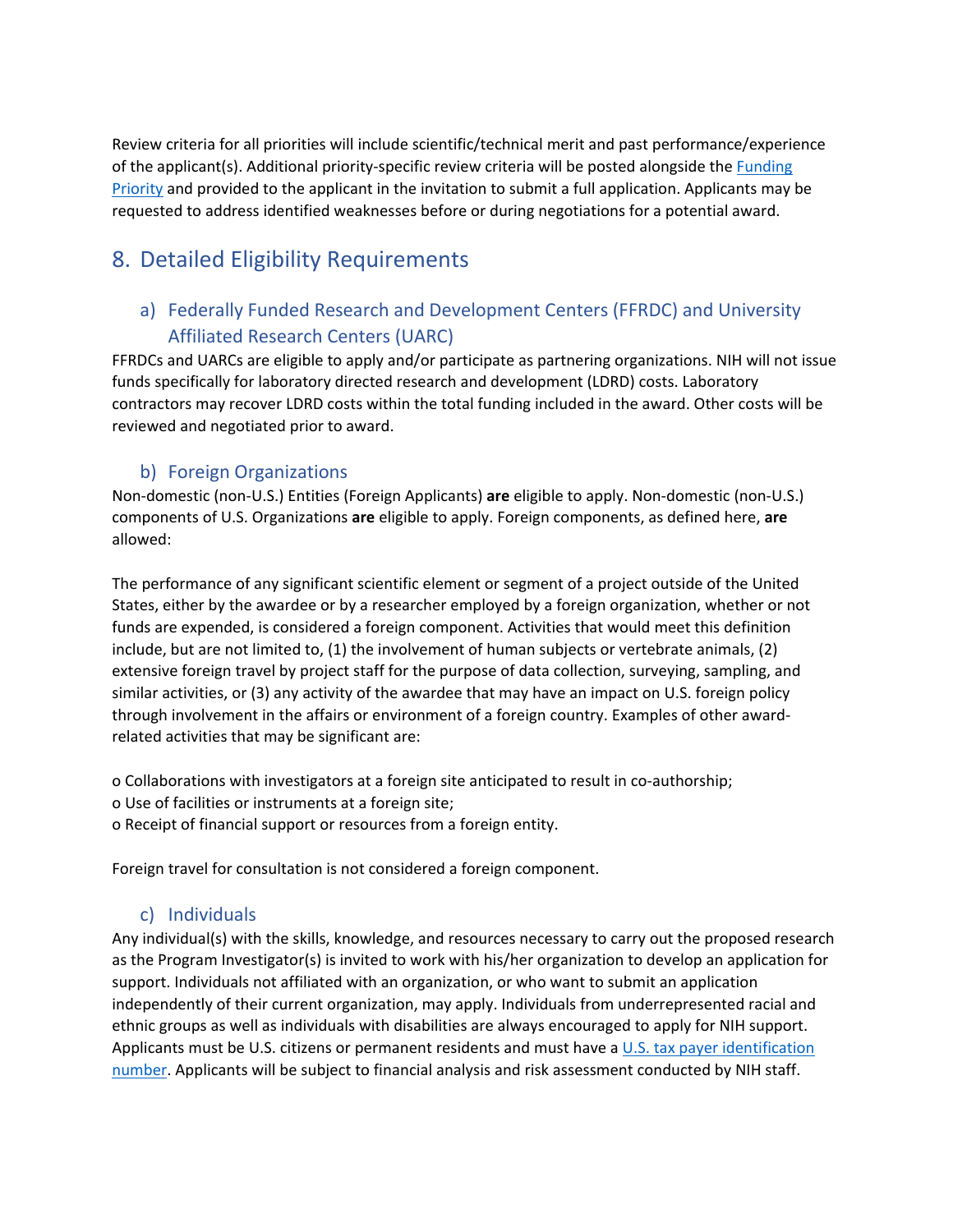Eligible individual(s) must have documented in the concept letter technical expertise directly related to the scientific area in which the application is targeted and be capable of providing both administrative and scientific leadership to the development and implementation of the proposed project, monitoring and assessing the project, and submitting all documents and reports as required.

## d) Multiple Principal Investigators

<span id="page-6-0"></span>More than one individual may be named as Principal Investigator on a single application. One individual must be identified as the contact Principal Investigator.

#### <span id="page-6-1"></span>e) Organizations

Higher Education Institutions

- Public/State Controlled Institutions of Higher Education
- Private Institutions of Higher Education

The following types of Higher Education Institutions are always encouraged to apply for NIH support as Public or Private Institutions of Higher Education:

- Hispanic-serving Institutions
- Historically Black Colleges and Universities (HBCUs)
- Tribally Controlled Colleges and Universities (TCCUs)
- Alaska Native and Native Hawaiian Serving Institutions
- Asian American Native American Pacific Islander Serving Institutions (AANAPISIs)

Nonprofits Other Than Institutions of Higher Education

- Nonprofits with 501(c)(3) IRS Status (Other than Institutions of Higher Education)
- Nonprofits without 501(c)(3) IRS Status (Other than Institutions of Higher Education)

#### For-Profit Organizations

- Small Businesses
- For-Profit Organizations (Other than Small Businesses)

#### Governments

- State Governments
- County Governments
- City or Township Governments
- Special District Governments
- Indian/Native American Tribal Governments (Federally Recognized)
- Indian/Native American Tribal Governments (Other than Federally Recognized)
- Eligible Agencies of the Federal Government
- U.S. Territory or Possession

#### **Other**

- Independent School Districts
- Public Housing Authorities/Indian Housing Authorities
- Native American Tribal Organizations (other than Federally recognized tribal governments)